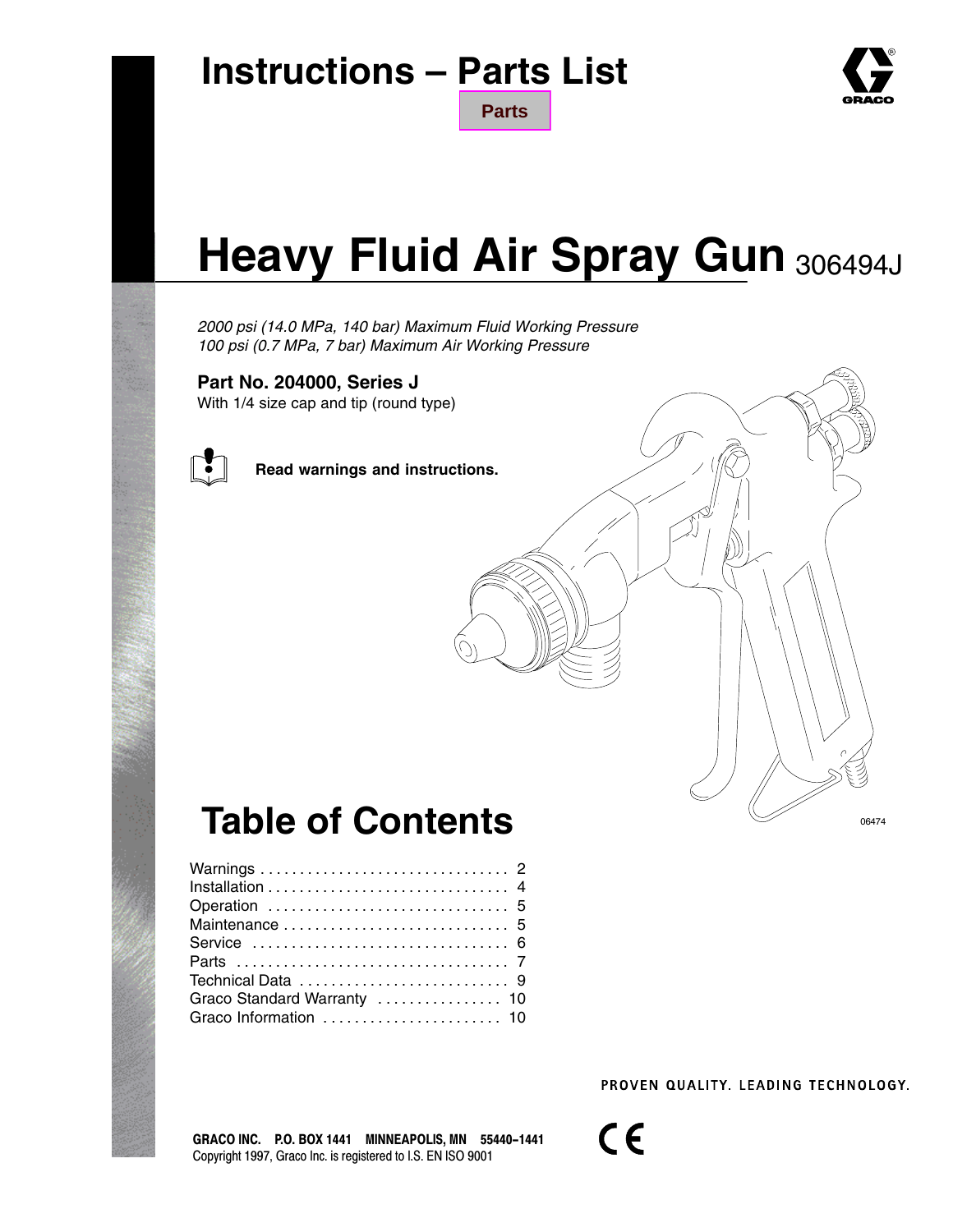# **Symbols**

### **Warning Symbol**

#### **WARNING** 0

### **Caution Symbol**

#### **CAUTION**  $\boldsymbol{\Lambda}$

This symbol alerts you to the possibility of serious injury or death if you do not follow the instructions. This symbol alerts you to the possibility of damage to or destruction of equipment if you do not follow the instructions.

| <b>A WARNING</b>                                                                                                                                                                                                                                            |
|-------------------------------------------------------------------------------------------------------------------------------------------------------------------------------------------------------------------------------------------------------------|
| <b>EQUIPMENT MISUSE HAZARD</b>                                                                                                                                                                                                                              |
| Equipment misuse can cause the equipment to rupture, malfunction, or start unexpectedly and result<br>in serious injury.                                                                                                                                    |
| This equipment is for professional use only.<br>$\bullet$                                                                                                                                                                                                   |
| Read all instruction manuals, tags, and labels before operating the equipment.<br>$\bullet$                                                                                                                                                                 |
| • Use the equipment only for its intended purpose. If you are uncertain about usage, call your Graco<br>distributor.                                                                                                                                        |
| Do not alter or modify this equipment. Use only genuine Graco parts and accessories.<br>$\bullet$                                                                                                                                                           |
| Check the equipment daily. Repair or replace worn or damaged parts immediately.<br>$\bullet$                                                                                                                                                                |
| Do not exceed the maximum working pressure of the lowest rated system component. This equip-<br>$\bullet$<br>ment has a 2000 psi (14.0 MPa, 140 bar) maximum fluid working pressure and a 100 psi<br>(0.7 MPa, 7 bar) maximum air working pressure.         |
| Do not lift pressurized equipment.<br>$\bullet$                                                                                                                                                                                                             |
| • Route the hoses away from the traffic areas, sharp edges, moving parts, and hot surfaces. Do not<br>expose Graco hoses to temperatures above 180°F (82°C) or below $-40^{\circ}$ F ( $-40^{\circ}$ C).                                                    |
| • Do not use the hoses to pull the equipment.                                                                                                                                                                                                               |
| • Use only Graco approved hoses. Do not remove hose spring guards, which help protect the hose<br>from rupture caused by kinks or bends near the couplings.                                                                                                 |
| • Use fluids or solvents that are compatible with the equipment wetted parts. See the Technical<br>Data section of all the equipment manuals. Read the fluid and solvent manufacturer's warnings.                                                           |
| • Never use 1.1.1-trichloroethane, methylene chloride, other halogenated hydrocarbon solvents, or<br>fluids containing such solvents in pressurized aluminum equipment. Such use could result in a<br>chemical reaction, with the possibility of explosion. |
| Wear hearing protection when operating this equipment.                                                                                                                                                                                                      |
| Comply with all applicable local, state, and national fire, electrical, and other safety regulations.                                                                                                                                                       |
| <b>TOXIC FLUID HAZARD</b>                                                                                                                                                                                                                                   |
| Hazardous fluid or toxic fumes can cause serious injury or death if splashed in the eyes or on the skin,<br>inhaled, or swallowed.                                                                                                                          |
| Know the specific hazards of the fluid you are using.<br>$\bullet$                                                                                                                                                                                          |
| Store hazardous fluid in an approved container. Dispose of hazardous fluid according to all local,<br>$\bullet$<br>state, and national guidelines.                                                                                                          |

 $\bullet$  Always wear protective eyewear, gloves, clothing, and respirator as recommended by the fluid and solvent manufacturer.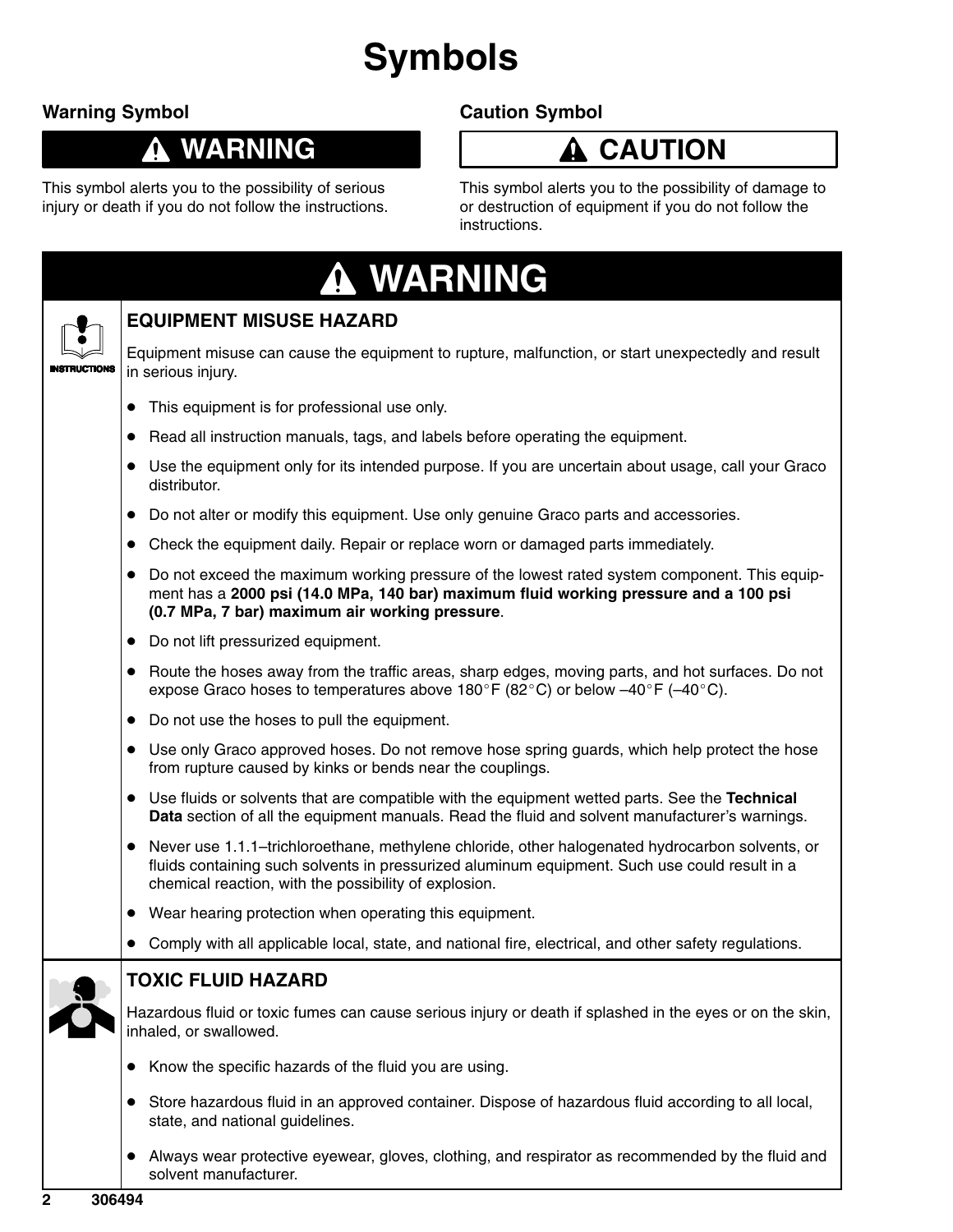# **WARNING**

| <b>FIRE AND EXPLOSION HAZARD</b>                                                                                                                                                                                                                   |
|----------------------------------------------------------------------------------------------------------------------------------------------------------------------------------------------------------------------------------------------------|
| Improper grounding, poor air ventilation, open flames, or sparks can cause a hazardous condition and<br>result in fire or explosion and serious injury.                                                                                            |
| Ground the equipment and the object being sprayed. See Ground the System on page 4.                                                                                                                                                                |
| Provide fresh air ventilation to avoid the buildup of flammable fumes from solvent or the fluid being<br>sprayed.                                                                                                                                  |
| Extinguish all the open flames or pilot lights in the spray area.<br>$\bullet$                                                                                                                                                                     |
| Electrically disconnect all the equipment in the spray area.<br>$\bullet$                                                                                                                                                                          |
| Keep the spray area free of debris, including solvent, rags, and gasoline.<br>$\bullet$                                                                                                                                                            |
| Do not turn on or off any light switch in the spray area while operating or if fumes are present.<br>$\bullet$                                                                                                                                     |
| Do not smoke in the spray area.<br>$\bullet$                                                                                                                                                                                                       |
| Do not operate a gasoline engine in the spray area.<br>$\bullet$                                                                                                                                                                                   |
| If there is any static sparking while using the equipment, stop spraying immediately. Identify and<br>$\bullet$<br>correct the problem.                                                                                                            |
| <b>INJECTION HAZARD</b>                                                                                                                                                                                                                            |
| Spray from the gun, hose leaks, or ruptured components can inject fluid into your body and cause an<br>extremely serious injury, including the need for amputation. Splashing fluid in the eyes or on the skin<br>can also cause a serious injury. |
| Fluid injected into the skin might look like just a cut, but it is a serious injury. Get immediate surgi-<br>cal treatment.                                                                                                                        |
| Do not point the spray gun at anyone or at any part of the body.<br>$\bullet$                                                                                                                                                                      |
| Do not put hand or fingers over the spray tip.<br>$\bullet$                                                                                                                                                                                        |
| Do not stop or deflect fluid leaks with your hand, body, glove, or rag.<br>$\bullet$                                                                                                                                                               |
| Do not "blow back" fluid; this is not an air spray system.<br>$\bullet$                                                                                                                                                                            |
| Always have the tip guard and the trigger guard on the spray gun when spraying.                                                                                                                                                                    |
| Be sure the gun trigger safety operates before spraying.<br>$\bullet$                                                                                                                                                                              |
| Lock the gun trigger safety when you stop spraying.<br>$\bullet$                                                                                                                                                                                   |
| Follow the Pressure Relief Procedure on page 5 whenever you: are instructed to relieve pres-<br>$\bullet$<br>sure; stop spraying; clean, check, or service the equipment; and install or clean the spray tip.                                      |
| Tighten all the fluid connections before operating the equipment.<br>$\bullet$                                                                                                                                                                     |
| Check the hoses, tubes, and couplings daily. Replace worn, damaged, or loose parts immediately.<br>$\bullet$<br>Permanently coupled hoses cannot be repaired; replace the entire hose.                                                             |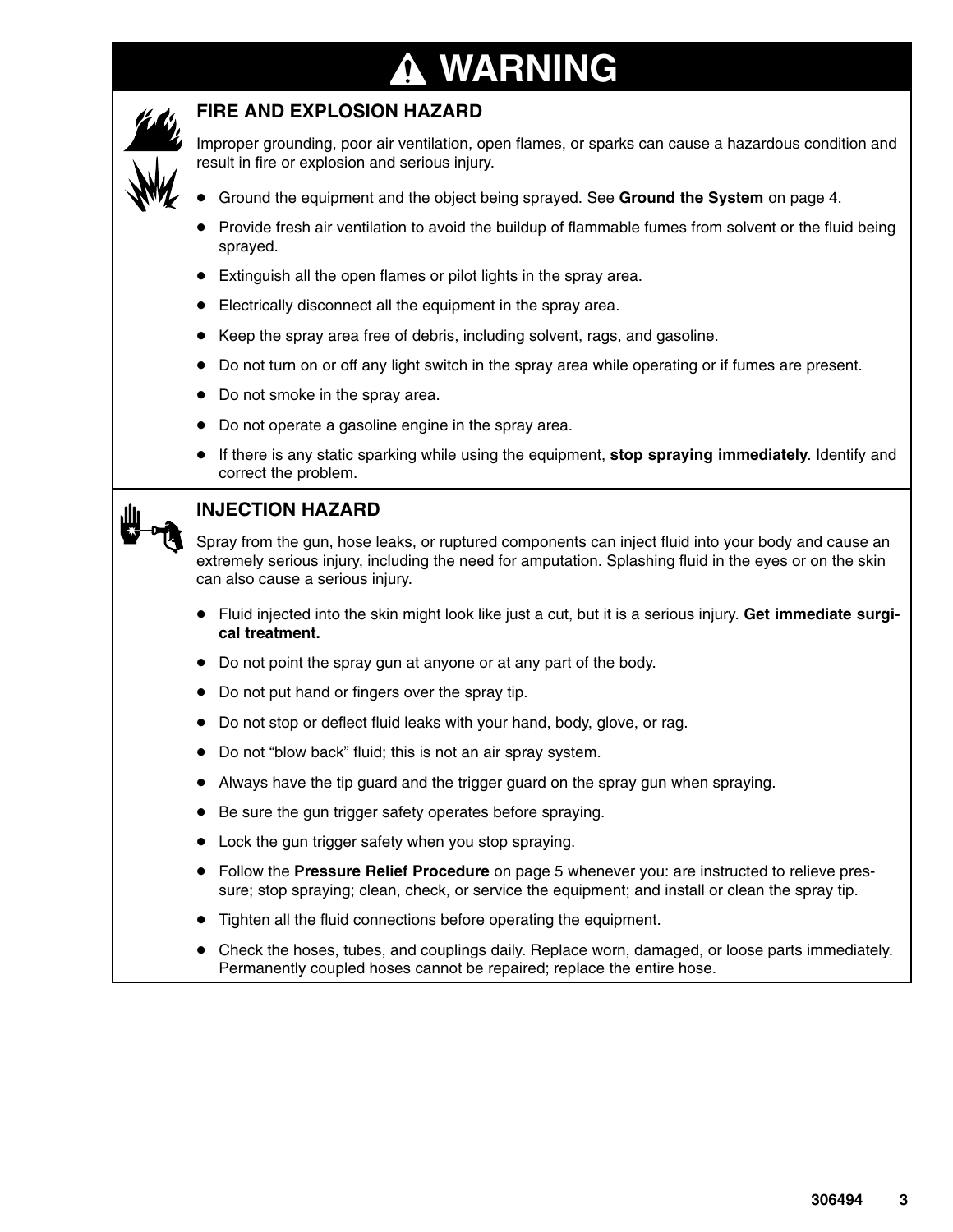# **Installation**

#### **General**

**NOTE:** Reference numbers and letters in parentheses in the text refer to the callouts in the Parts Drawing.

### **WARNING**

For your safety, read and understand all warnings and instructions in this manual and in all manuals supplied with every component of your spray system before operating the system.

#### **Install the Gun Accessories**

- $\bullet$  Install an air line filter to ensure a clean, dry air supply to the gun. Dirt and moisture in the line can ruin the appearance of your finished piece.
- $\bullet$  Install an air pressure regulator on the gun air supply line to control the air pressure to the gun.
- **Install an air pressure regulator on the pump air** supply line to control air pressure to the pump.
- $\bullet$  Install a bleed-type air shutoff valve on the main air line and on the pump air line, downstream of the pump air regulator, to shut off air to the pump.
- $\bullet$  Install an air shutoff valve on the gun air supply line, downstream of the gun air regulator, to shut off air to the gun.
- $\bullet$  Connect the air hose from the air supply to the 3/8 npsm gun air inlet fitting. Always use a wrench on the air inlet fitting when connecting the supply hose. Failure to properly support this fitting may result in overtightening and damage to the gun.

### **WARNING**

#### **INJECTION HAZARD**

To reduce the risk of property damage or serious injury, including fluid injection:

 $\bullet$  a fluid drain valve is required in your system to assist in relieving fluid pressure in the displacement pump, hose, and gun; triggering the gun may not be sufficient.

- $\bullet$  Install a fluid filter and drain valve close to the pump's fluid outlet. The fluid filter helps prevent the spray tip from clogging with particles from the fluid.
- $\bullet$  Install a fluid pressure regulator to control pressure to the gun.
- **•** Install a fluid shutoff valve to shut off the fluid supply to the gun.
- Connect the grounded fluid hose to the 3/4 npt gun fluid inlet in the gun head (7).

#### **Ground the System**

To reduce the risk of static sparking, ground the sprayer and all other spray equipment used or located in the spray area. Check your local electrical code for detailed grounding instructions for your area and type of equipment. Be sure to ground all of the following equipment.

- $\bullet$  *Pump:* use a ground wire and clamp as explained in your separate pump instruction manual.
- *Air and fluid hoses:* use only grounded fluid hoses.
- $\bullet$  *Spray gun:* obtain grounding through connection to a properly grounded fluid hose and pump.
- $\bullet$ *Object being sprayed:* follow your local code.
- $\bullet$ *Fluid supply container:* follow your local code.
- $\bullet$  *All solvent pails used when flushing,* according to local code. Use only metal pails, which are conductive. Do not place the pail on a non-conductive surface, such as paper or cardboard, which interrupts the grounding continuity.
- *To maintain grounding continuity when flushing or relieving pressure,* always hold a metal part of the gun firmly to the side of a grounded metal waste container and use the lowest possible fluid pressure during flushing.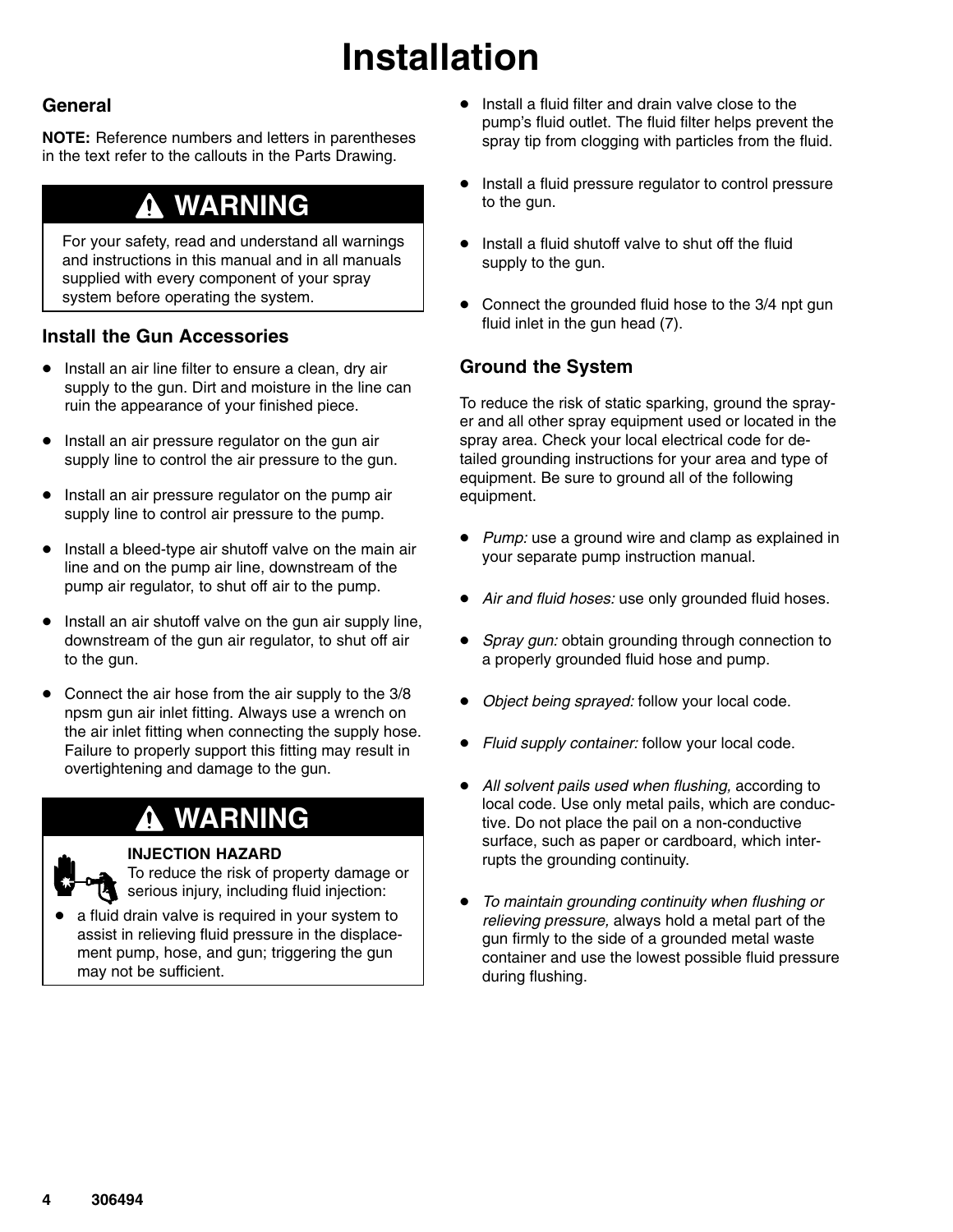# **Operation**

#### **Pressure Relief Procedure**

## **WARNING**

#### **INJECTION HAZARD**

Fluid under high pressure can be injected through the skin and cause serious injury. To reduce the risk of an

injury from injection, splashing fluid, or moving parts, follow the **Pressure Relief Procedure** whenever you:

- are instructed to relieve the pressure,
- stop spraying,
- check or service any of the system equipment,
- or install or clean the fluid tips.
- 1. Shut off the power to the pump.
- 2. Close the pump's bleed-type master air valve (required in your system).
- 3. Hold a metal part of the gun firmly to the side of a grounded metal waste container, and trigger the gun to relieve pressure.
- 4. Open the pump drain valve (required in your system), having a container ready to catch the drainage. Leave the valve open until you are ready to spray again.

If you suspect that the fluid tip or hose is completely clogged, or that pressure has not been fully relieved after following the steps above, very slowly loosen the hose end coupling to relieve pressure gradually. Then, loosen completely and clear the tip or hose.

#### **Gun Operation**

### **WARNING**



#### **INJECTION HAZARD**

To reduce the risk of property damage or serious injury, including fluid injection:

- $\bullet$  keep your fingers, hands, and body away from the fluid tip and air cap.
- do not wipe build-up off the fluid tip or air cap until pressure is fully relieved.
- $\bullet$ follow the **pressure relief procedure** at left.
- 1. Remove the lockring (12) and air cap (11) when priming the system. This prevents fluid from being forced into the gun air passages.
- 2. Aim the gun into an empty container and trigger it while slowly opening the system's master air valve. Run the pump slowly until the system is fully primed. Release the trigger.
- 3. Set the gun air regulator to about 40 psi (0.28 MPa, 2.8 bar) as a trial setting. Test the spray pattern and adjust the pump and gun air regulators until you get a good spray pattern.
- 4. Use the air adjusting screw (22) for fine adjustment of the fluid atomization. Turn the screw outward to increase the air volume, or inward to decrease it.
- 5. To extend the pump and tip life, do not use higher air or fluid pressure than necessary.
- 6. Adjust the trigger tension by turning the fluid valve screw (17) in or out.
- 7. **Relieve the pressure** when you stop spraying.

### **Maintenance**

#### **Flushing**

### **WARNING**

To reduce the risk of serious injury, whenever you are instructed to relieve pressure, always follow the **Pressure Relief Procedure** above.

### **A CAUTION**

For maximum gun life, clean the gun frequently. Do not immerse the entire gun in solvent. Prolonged exposure to solvent will damage the fluid packing. If you want to soak the nozzle, remove the air cap and place only the front of the gun in solvent.

- 1. **Relieve the pressure.**
- 2. Remove the fluid tip and air cap and clean them separately.
- 3. Flush the gun thoroughly, using the lowest possible pressure and a compatible solvent.

#### **Lubrication**

Every day, apply a few drops of light machine oil to the exposed portion of the fluid valve stem (32) and the air valve stem (34).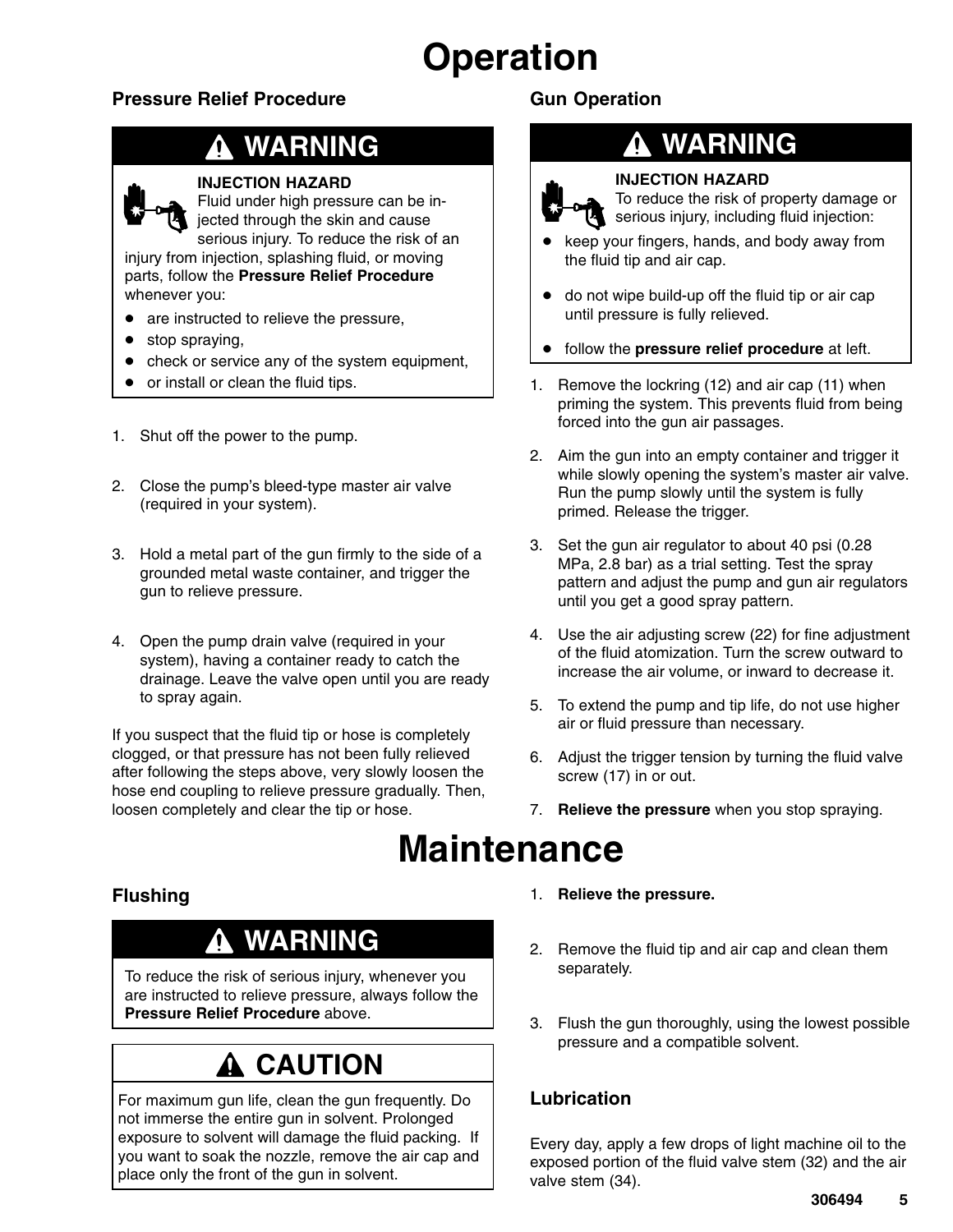# **Service**

#### **Air is Leaking Around the Air Valve**

### **WARNING**

To reduce the risk of serious injury whenever you are instructed to relieve pressure, always follow the **Pressure Relief Procedure** on page 5.

**Note:** Repair Kit 215936 is available for replacing the air valve spring, poppet, and stem. Parts included in the kit are marked with an asterisk, for example (30\*).

- 1. Remove the trigger screw (1), pivot pin (9), and trigger (24). See the Parts Drawing on page 7.
- 2. Unscrew the nut (14). Grasp the seat (15) and pull it out. Remove the remaining parts.
- 3. Check for worn or damaged parts and replace as necessary. Lubricate all packings, o-rings, and moving parts.

#### **Fluid is Leaking Around the Packing Nut**

#### **Notes:**

- Try tightening the packing nut (23) first. If that does not resolve the problem, repack the gun as instructed below.
- Repair Kit 215937 is available for repacking the gun. Parts included in the kit are marked with a dagger, for example (27†).
- 1. Remove the lockring (12), air cap (11), and fluid tip (31).
- 2. Remove the trigger screw (1), pivot pin (9), and trigger (24).
- 3. Unscrew the air control housing (21). Use a 3/8 in. hex key wrench to unscrew the head bolt (19).
- 4. Unscrew the spring and valve guide (18). Remove the gasket (3) and o-ring (6†).
- 5. Unscrew the packing nut (23).
- 6. Grasp the valve stem (32) and pull it out the front of the gun.
- 7. Use a pick to remove the packings (26†) from the rear of the head (7).
- 8. Clean all parts and inspect for wear or damage. Replace parts as necessary.
- 9. Lubricate all packings, o-rings, and moving parts and then reassemble the gun. Tighten the packing nut (23) enough to prevent leaking, but do not over-compress the packings.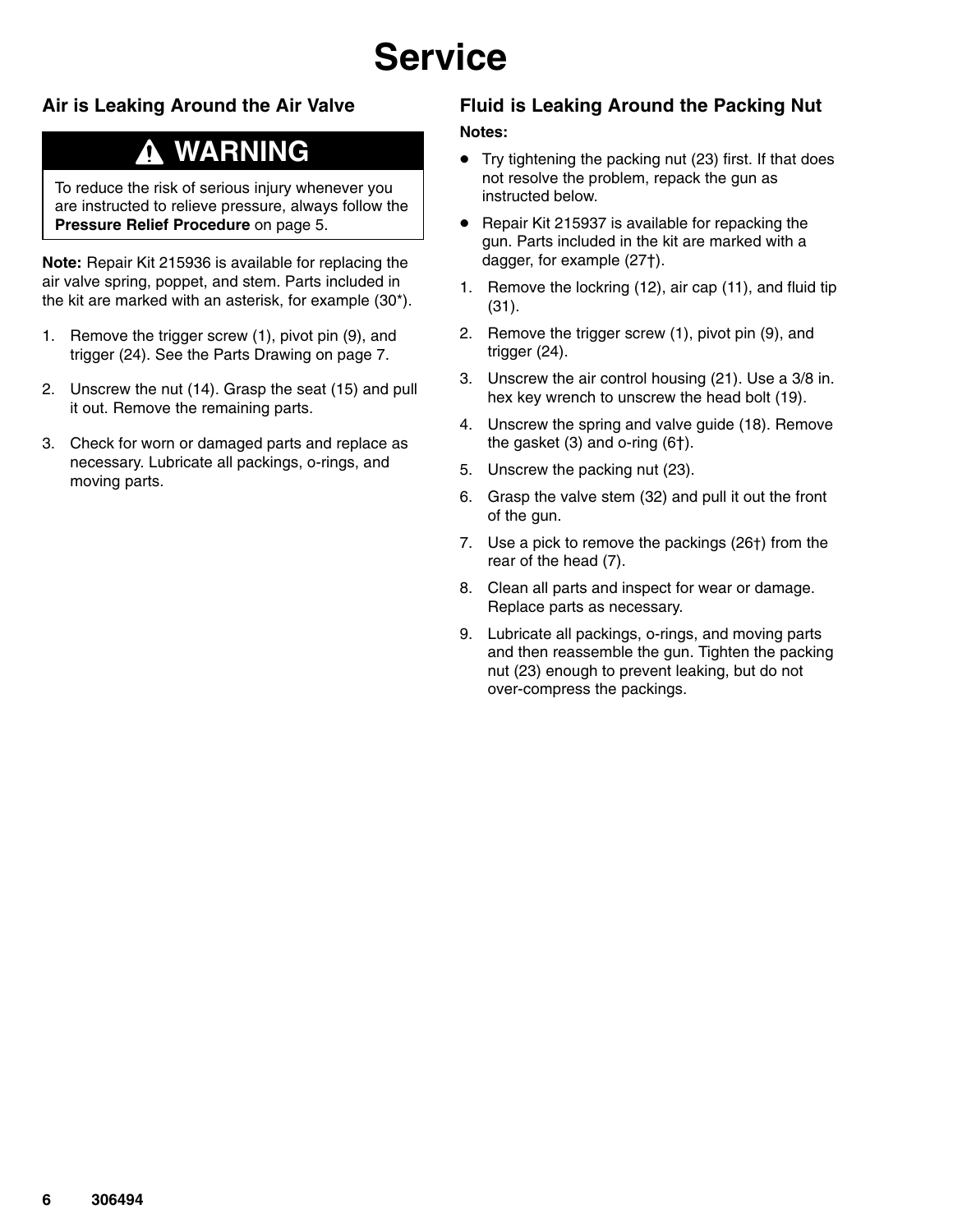### **Parts**

<span id="page-6-0"></span>

| <b>Ref</b><br>No. | Part No. | <b>Description</b>               | Qty. | Ref<br>No. | Part No.                  | <b>Description</b>                                        | Qty. |
|-------------------|----------|----------------------------------|------|------------|---------------------------|-----------------------------------------------------------|------|
| 1                 | 203953   | LOCK SCREW; trigger              |      | 21         | 160235                    | AIR CONTROL HOUSING                                       |      |
| $\overline{c}$    | 101543   | SCREW, rd hd mach; no 8-32       |      | 22         | 160236                    | SCREW, air adjusting                                      |      |
|                   |          | thd size; 3/8" lg                |      | 23         | 160238                    | PACKING NUT; fluid stem                                   |      |
| 3 <sup>†</sup>    | 150925   | GASKET, copper                   |      | 24         | 160239                    | <b>TRIGGER</b>                                            |      |
| 4 <sub>1</sub>    | 154594   | O-RING; nitrile rubber           |      | $25+$      | 160240                    | PACKING; leather; air valve stem                          |      |
| 5†                | 154741   | O-RING; nitrile rubber           | 2    | 26†        | 160241                    | PACKING; leather; fluid valve stem                        |      |
| 6†                | 156082   | O-RING; nitrile rubber           | 2    | $27+$      | 160910                    | WASHER, non-metallic                                      |      |
| 7                 | 188445   | HEAD, spray gun                  |      | 28         | 161274                    | PLUG, aluminum                                            |      |
| 8                 | 160215   | TRIGGER LATCH                    |      | 29         | 161280                    | BODY, gun                                                 |      |
| 9                 | 160217   | PIVOT PIN                        |      | 30*†       | 161319                    | SPRING, compression; air valve                            |      |
| 10 <sup>†</sup>   | 160222   | AIR INLET ADAPTER; 3/8 npsm      |      | 31‡        | 167330                    | TIP; fluid                                                |      |
| $11+$             | 160224   | AIR CAP                          |      | 32‡        | 167332                    | VALVE STEM, fluid valve                                   |      |
| 12                | 160225   | LOCK RING, nozzle                |      | $33*$ †    | 177139                    | POPPET, valve, Delrin <sup>®</sup>                        |      |
| 13                | 160227   | PUSH ROD, fluid valve            |      | 34*†       | 169643                    | STEM, air valve                                           |      |
| 14                | 160228   | PACKING NUT, air valve stem      |      |            |                           |                                                           |      |
| 15 <sup>†</sup>   | 160229   | SEAT, air valve                  |      |            |                           | * Supplied in Repair Kit 215936.                          |      |
| 16                | 160230   | SPRING, compression; fluid valve |      |            |                           |                                                           |      |
| 17                | 160231   | SCREW; fluid valve regulating    |      |            |                           | † Supplied in Repair Kit 215937                           |      |
| 18                | 160232   | GUIDE, spring and valve          |      |            |                           |                                                           |      |
| 19                | 160233   | BOLT, head                       |      |            |                           | ‡ Recommended 'Tool Box' spare parts. Keep these parts on |      |
| 20                | 160234   | WASHER, brass                    |      |            | hand to reduce down time. |                                                           |      |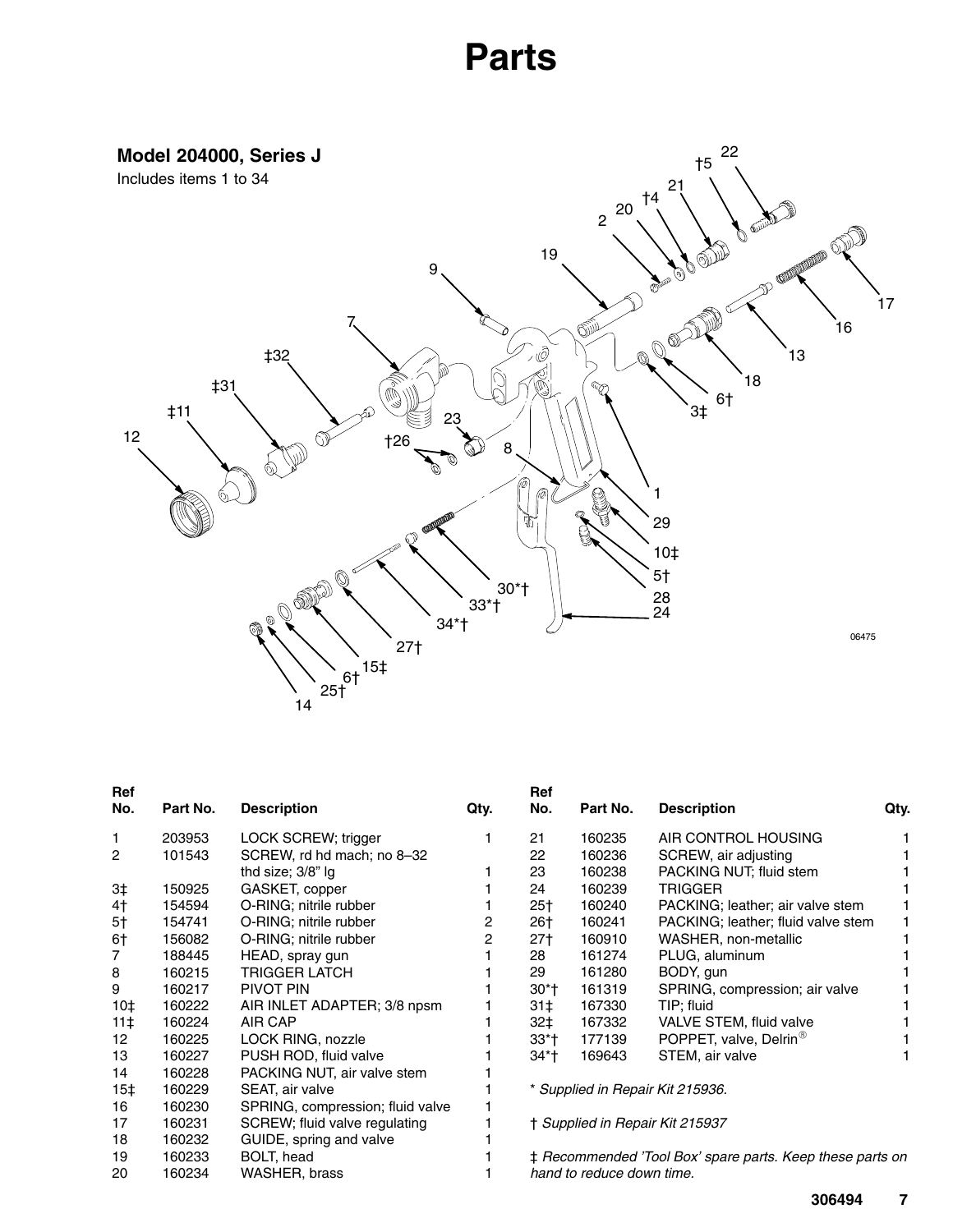| <b>Notes</b> |  |  |  |  |  |  |  |  |
|--------------|--|--|--|--|--|--|--|--|
|              |  |  |  |  |  |  |  |  |
|              |  |  |  |  |  |  |  |  |
|              |  |  |  |  |  |  |  |  |
|              |  |  |  |  |  |  |  |  |
|              |  |  |  |  |  |  |  |  |
|              |  |  |  |  |  |  |  |  |
|              |  |  |  |  |  |  |  |  |
|              |  |  |  |  |  |  |  |  |
|              |  |  |  |  |  |  |  |  |
|              |  |  |  |  |  |  |  |  |
|              |  |  |  |  |  |  |  |  |
|              |  |  |  |  |  |  |  |  |
|              |  |  |  |  |  |  |  |  |
|              |  |  |  |  |  |  |  |  |
|              |  |  |  |  |  |  |  |  |
|              |  |  |  |  |  |  |  |  |
|              |  |  |  |  |  |  |  |  |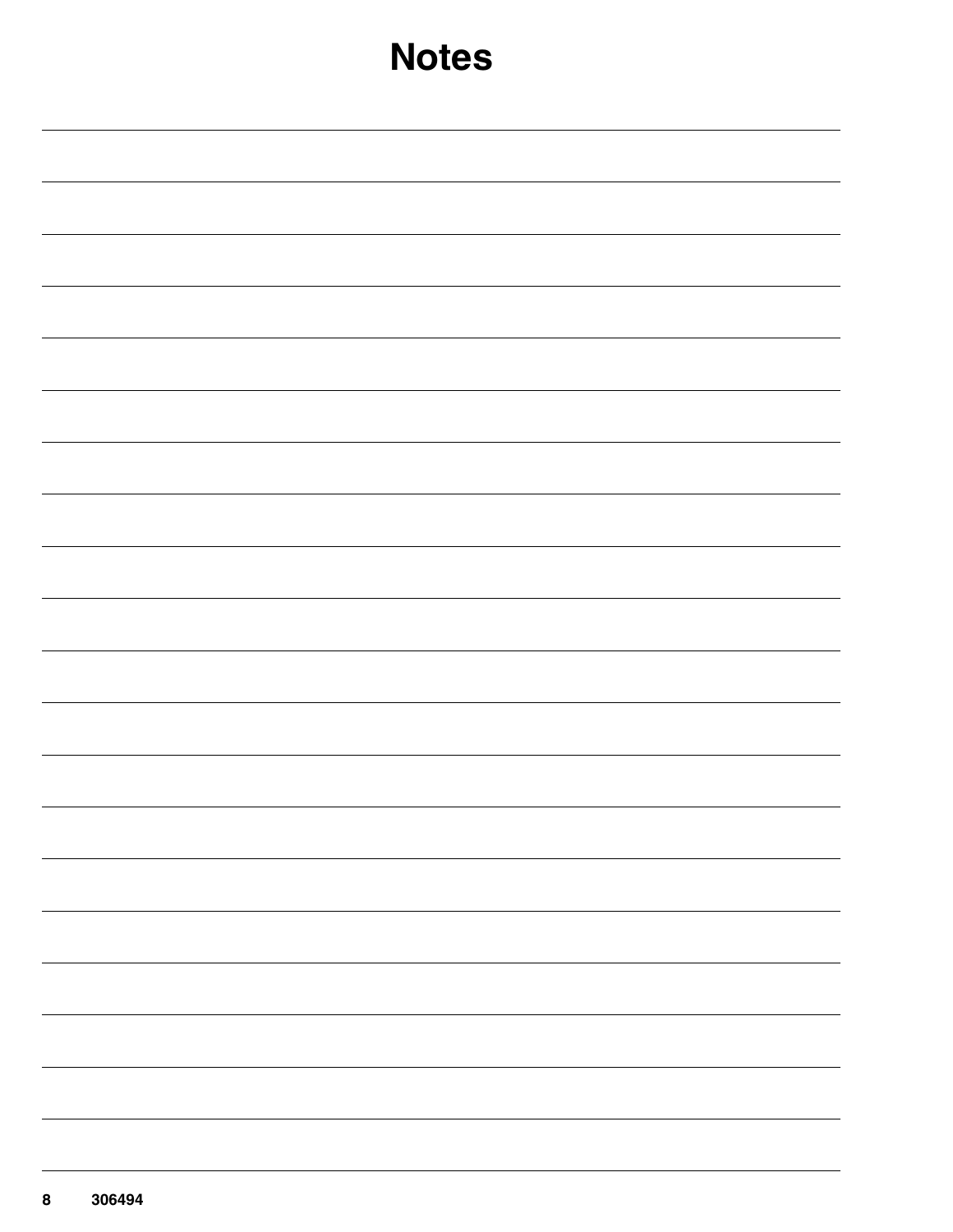# **Technical Data**

| Category                                       | Data                                                           |
|------------------------------------------------|----------------------------------------------------------------|
| Length                                         | 8 in. (203 mm)                                                 |
| Height                                         | 8.25 in (210 mm)                                               |
| Weight                                         | 3.5 lbs (1.6 Kg)                                               |
| Maximum Air Working Pressure                   | 100 psi (0.7 MPa) (7 bar)                                      |
| Maximum Fluid Working Pressure                 | 2000 psi (14.0 MPa) (140 bar)                                  |
| Maximum Fluid Working Temperature              | 120° F (49° C)                                                 |
| Wetted Parts                                   | Aluminum, Stainless Steel, Steel, Leather, Delrin <sup>®</sup> |
| Fluid Inlet                                    | $3/4$ npt $(m)$                                                |
| Air Inlet                                      | $3/8$ npsm $(m)$                                               |
| Sound Pressure at 1500 psi (10.5 MPa, 105 bar) | 89 dB(A)                                                       |
| Sound Pressure at 2000 psi (1.4 MPa, 140 bar)  | 94 dB(A)                                                       |
| Sound Power at 1500 psi (10.5 MPa, 105 bar)    | 101 $dB(A)$                                                    |
| Sound Power at 2000 psi (1.4 MPa, 140 bar)     | 106 $dB(A)$                                                    |

Delrin<sup>®</sup> is a trademark of the DuPont Company.

### **Accessories**

|             | <b>Round Type</b> |                     |             | <b>Slotted Type</b> |                     |             | <b>Horn Type</b> |                     | <b>Rubber Insert Type</b> |                                |                  |  |
|-------------|-------------------|---------------------|-------------|---------------------|---------------------|-------------|------------------|---------------------|---------------------------|--------------------------------|------------------|--|
| <b>Size</b> | Air Cap           | <b>Fluid</b><br>Tip | <b>Size</b> | Air Cap             | <b>Fluid</b><br>Tip | <b>Size</b> | Air Cap          | <b>Fluid</b><br>Tip | <b>Size</b>               | <b>Rubber</b><br><b>Insert</b> | <b>Fluid Tip</b> |  |
| 1/8         | 160656            | 167328              | 1/8         | 160661              | 167328              |             |                  |                     |                           |                                |                  |  |
| 3/16        | 160657            | 167329              | 3/16        | 160662              | 167329              | 3/16        | 160659           | 167329              |                           |                                |                  |  |
| 1/4         | 160224*           | 167330*             |             |                     |                     | 1/4         | 160321           | 167330              | 1/4                       | 160664                         | 167330           |  |
|             |                   |                     | 3/8         | 160663              | 167331              | 3/8         | 160660           | 167331              | 3/8                       | 160665                         | 167331           |  |

*\* Included in Model 204000*